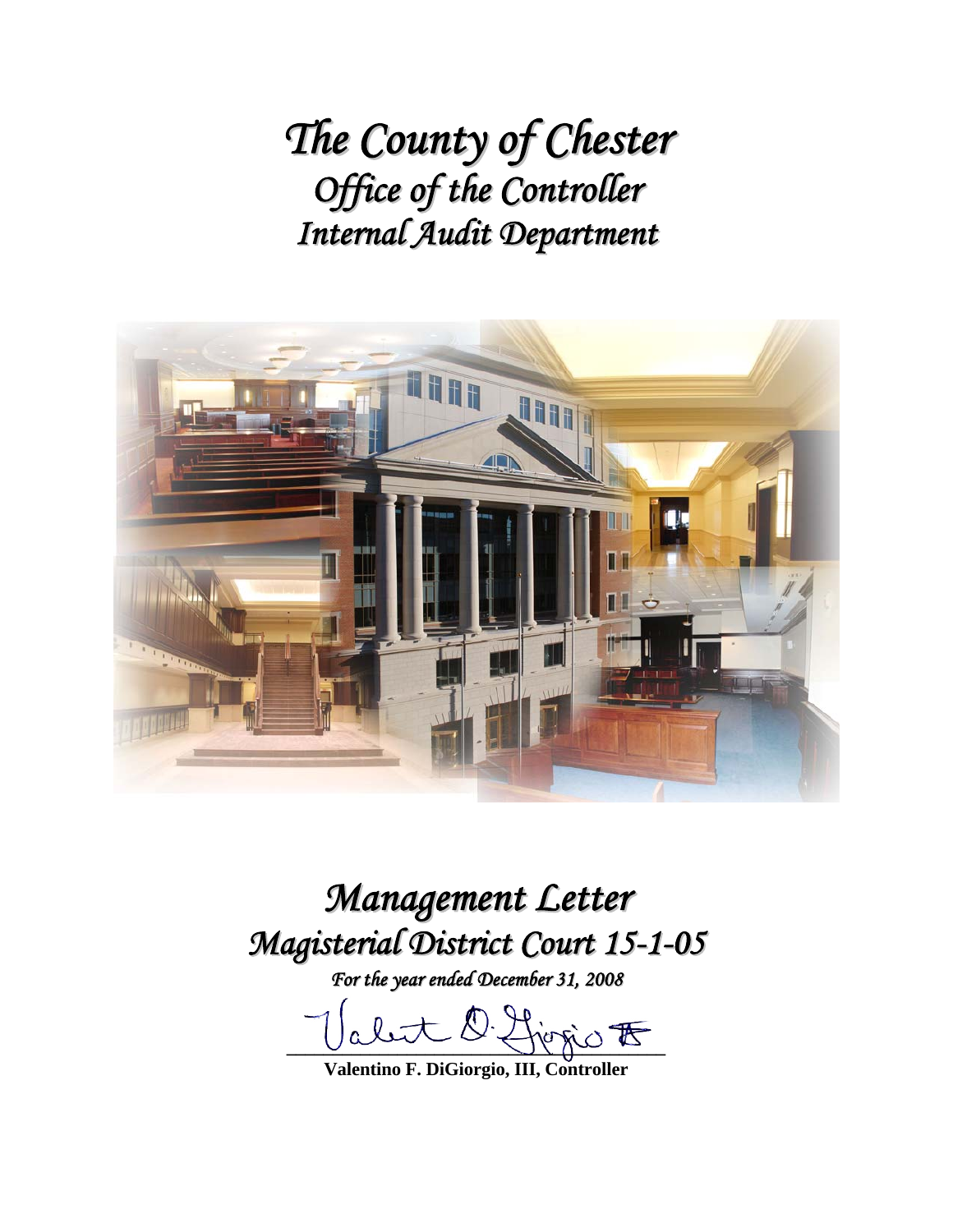## **To: Magisterial District Judge Grover E. Koon**

### *Introduction*

On June 11, 2009, Internal Audit completed an audit of Magisterial District Court 15-1-05 (*District Court*). Robert Pinkos, CIA, was the auditor-in-charge. Internal Audit is required by County Code to review district courts annually to ensure compliance with policies and procedures mandated by the Administrative Office of Pennsylvania Courts and/or District Justice Administration and to assess their overall internal control structure. The scope of our audit included a review of the following:

- Cash and Petty Cash
- Undisbursed Funds
- Cash Receipts
- Manual Receipts
- Cash Disbursements
- Voided Transactions
- Overall Compliance.

We conducted our audit in accordance with generally accepted auditing standards and standards applicable to financial audits contained in *Government Auditing Standards* published by the Comptroller of the United States. We have also issued our Independent Auditor's Report on compliance and Internal Control over Financial Reporting concurrent with this management letter. Disclosures and other information in this report (also dated June 11, 2009) should be considered in conjunction with this management letter.

### *Executive Summary*

The management and staff of the *District Court* are, in all material respects, in compliance with policies and procedures set forth by the Administrative Office of Pennsylvania Courts and directives imposed by District Justice Administration. Internal Audit noted no matters of a significant nature in the area of compliance or in the overall internal control structure. Internal Audit noted only two minor findings involving compliance, which are included within this Management Letter.

Internal Audit would like to commend the management and staff of the *District Court* for their dedication and hard work performed in the court. Our observations and testing revealed a knowledgeable and well-trained staff.

We would like to thank the management and staff of the *District Court* for their cooperation and assistance during the course of this audit. We have provided herein a copy of our "Audit Findings" and "Recommendations" for your review and comment.

Please feel free to contact our office at (610) 344-5906 should you have any questions or concerns.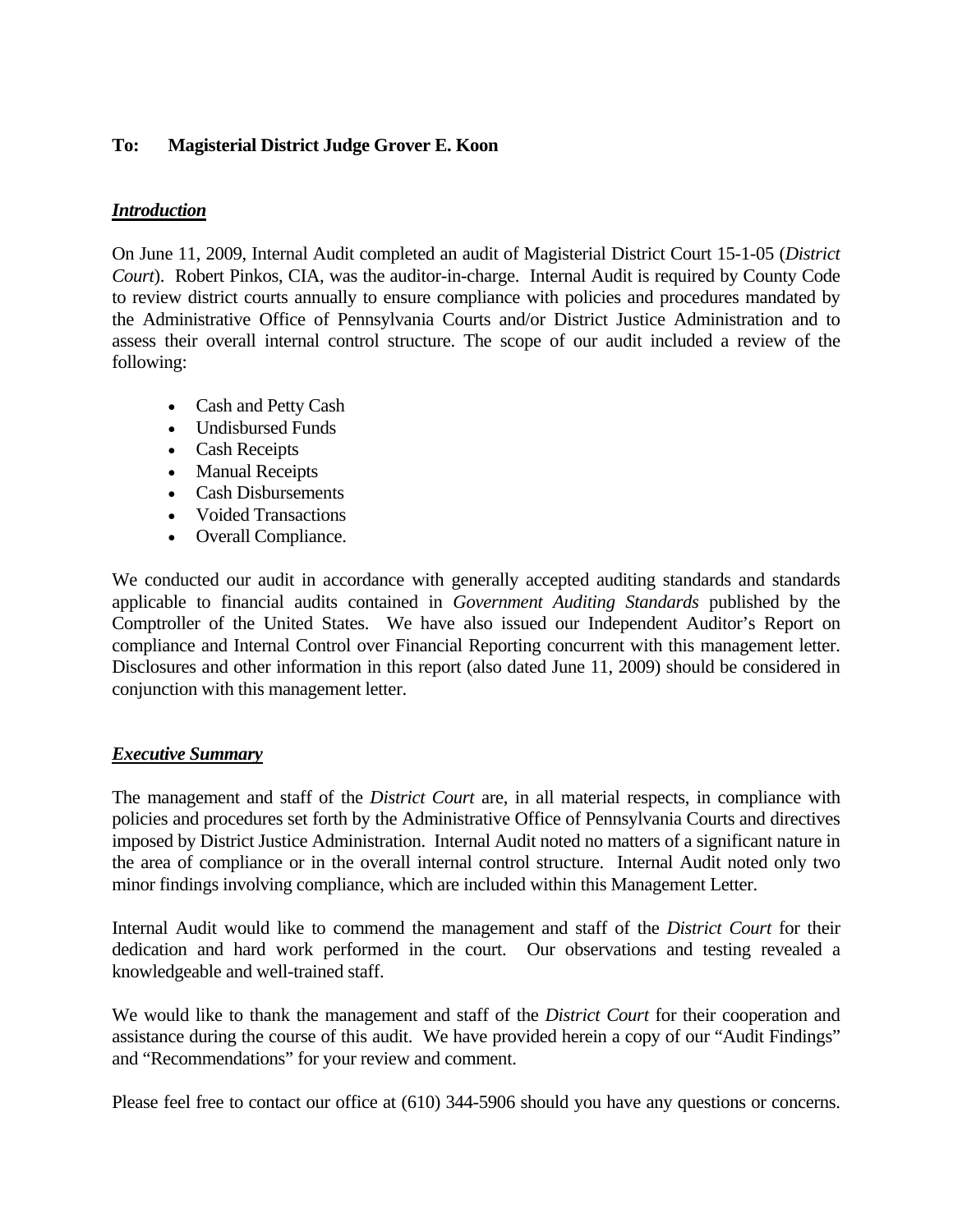### **COUNTY OF CHESTER**

# **MAGISTERIAL DISTRICT COURT 15-1-05**

## **FINDINGS AND RECOMMENDATIONS**

## **FOR THE YEAR ENDED DECEMBER 31, 2008**

## **I. COMPLIANCE WITH POLICIES AND PROCEDURES**

In order to test compliance with all applicable policies and procedures, Internal Audit selected a statistical sample of 20 case files out of a total population of 4,310 case files created in 2008. In addition, we performed other related tests of cash receipts, cash disbursements, manual receipts, undisbursed funds, and voided transactions. Sample size for the tested areas was determined through a risk assessment analysis based on the results of the *District Court's* prior year audit and current year case load. We believe the results of our tests are representative of the entire population on the basis of accepted audit sampling principles.

#### Finding 1: Voided Disbursements

Internal Audit noted one instance, where a copy of a voided check was not included in the appropriate case file.

#### Recommendation

Internal Audit recommends that the staff exercise greater care to ensure all information and documents relating to the case are included in the file. This includes copies of voided checks.

#### *Auditee Response*

*District Court management concurs with the audit finding and recommendation.* 

#### Finding 2: Overall Compliance

Internal Audit noted two instances, where a warrant was not recalled in a timely manner.

#### Recommendation

Internal Audit recommends that the staff exercise greater care to ensure that warrants are recalled after 60 days from the original issue date.

#### *Auditee Response*

*District Court management concurs with the audit finding and recommendation.*